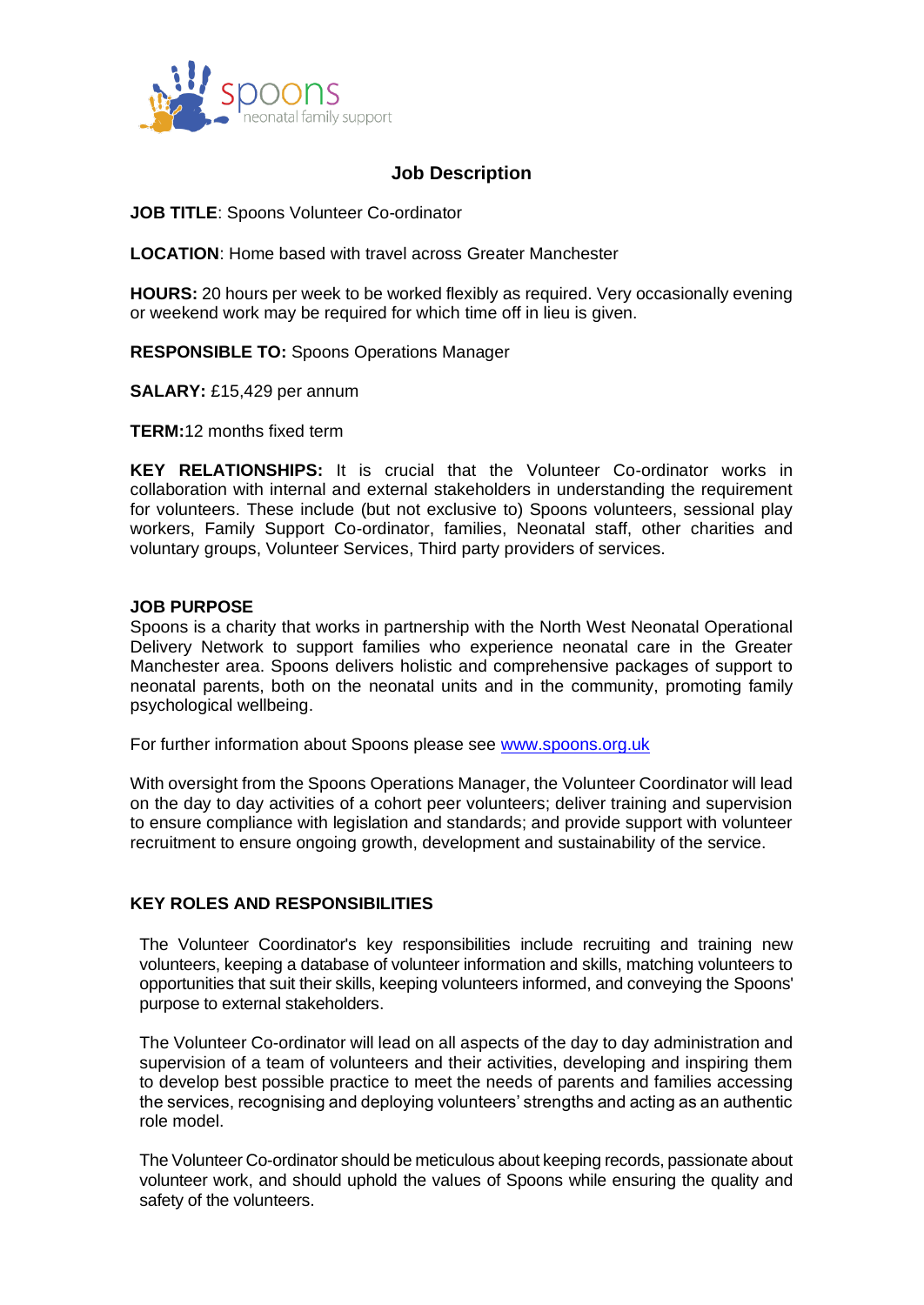

The Volunteer Co-ordinator is responsible for the following:

## **RECRUITMENT AND SELECTION**

- Work in collaboration with the Spoons Operations Manager to understand how many volunteers, and which skills are needed for each area of the service.
- Support the recruitment of volunteers by generation of interest, attraction of applications and interviewing potential volunteers
- Completing relevant checks on volunteers
- Provide information that will raise public awareness, and represent Spoons at external meetings/ events which will promote the role of the Spoons peer volunteers
- Conduct leavers interviews with volunteers to understand more about their experience and seek feedback on how to improve the volunteer experience

### **INDUCTION**

- Welcome new volunteers into Spoons and taking them step by step through their induction to ensure their smooth introduction to Spoons, their dedicated place of work organisation and their volunteer role.
- Ensure that any Spoons specific uniform requirements are issued to new volunteers and renewed to existing volunteers when appropriate
- Evaluate and improve the volunteer induction process.

### **LEARNING AND DEVELOPMENT**

- Arrange learning and development opportunities for volunteers to strengthen their capability and recognise their contribution
- Support delivery of the volunteer training programme and ensure regular, good quality, reflective supervision for volunteers is made available
- Providing regular and ongoing support and supervision to all volunteers
- Maintaining a clear understanding of the skills and strengths of each volunteer and building this into future volunteer recruitment and learning plans
- Support volunteers to plan and set goals
- Take responsibility for own professional development, identifying and attending training which will support growth in the role

### **RECOGNITION**

- Acknowledge the contribution of volunteers, leading on events such as National Volunteers week and volunteer long service/recognition awards, and promoting via social media streams to support volunteers feeling valued for their contribution
- Maintain communication with volunteers, to ensure that they feel included and involved as part of the local and the wider organisation.

### **MANAGEMENT**

- Be the main contact for resolving any volunteer issues
- Work in partnership with the Neonatal Unit staff to ensure all families accessing the service receive a professional and coordinated response on the unit and/or in the community, with up to date, relevant advice and information.
- Collect volunteer information, availability, and skills, and maintaining an up-to-date database in accordance with the General Data Protection Regulations. Take appropriate action to ensure compliance with legal and training requirements.
- Organise volunteers to suit the outcomes required
- Ensure volunteers fully understand the overall objectives of Spoons and their role within it
- Liaise with the Voluntary Services teams at the appropriate NHS Trust regarding new peer support volunteers to ensure alignment with Trust policies